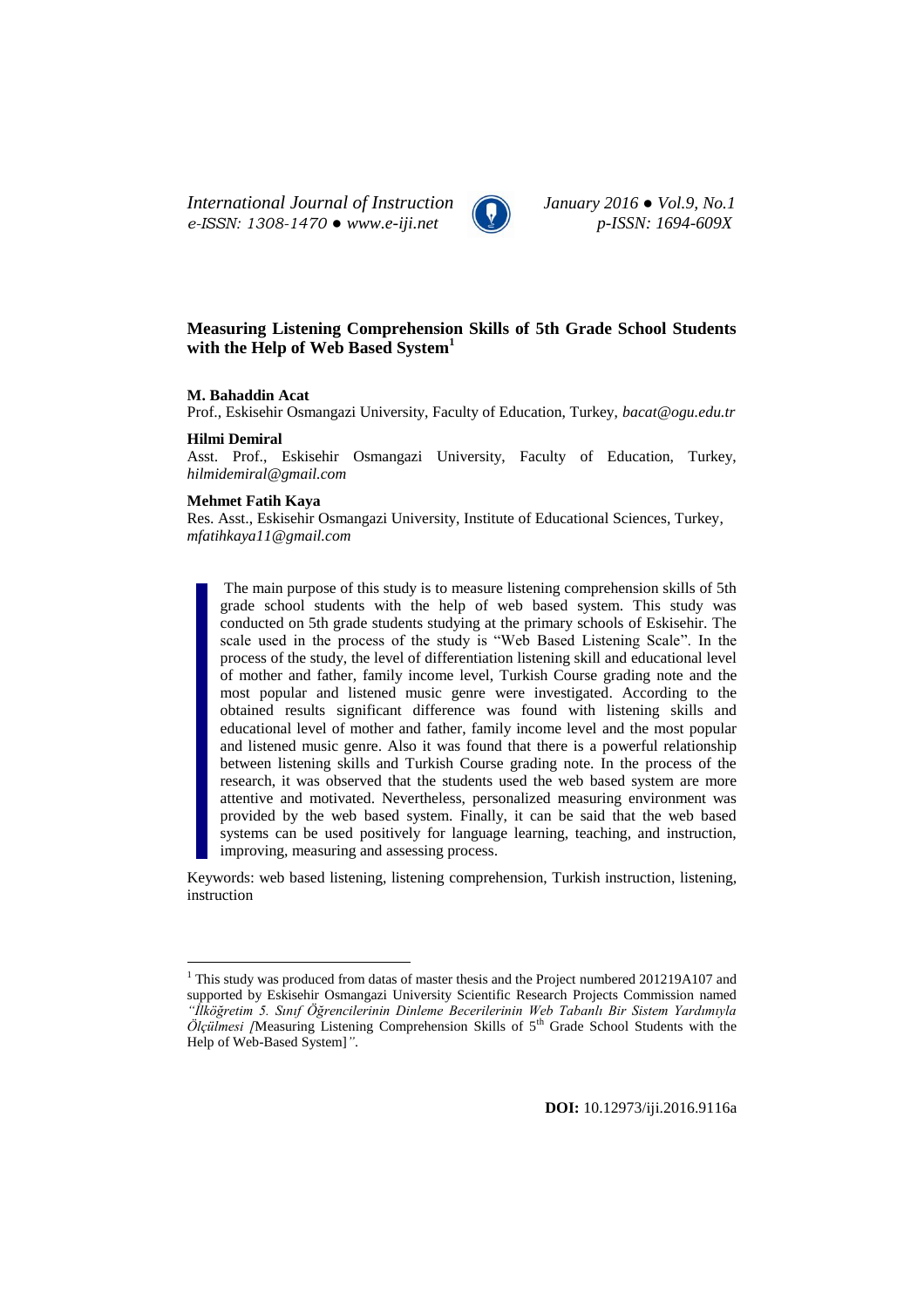## **INTRODUCTION**

Listening is the first language skill that an individual acquires in his/her life and the one that he/she uses most for the rest of the life (Özbay, 2010a; Coşkun, 2007; Lundsteen, 1979). Listening starts at the pre-school period with the efforts of the individual on understanding what's happening around, the formation of the universe containing the knowledge, feeling, thought of this era and the development of the basic mental structures (Arıcı, 2008; Sever, 2004) and shows itself in almost all circumstances where learning may occur. In this regard, the time spent for improving listening skills will not be a waste of time (Petress, 1999). Considering the fact that students should listen the explanations of the teacher in order to understand the lectured topic, it is possible to say that there is a close relationship between academic success and listening skill (Özbay, 2010b). Accordingly, listening should not be seen only as a contribution to the learning process, on the contrary it should be considered as an integral part of it. The development of listening skill is also important because it has a key role on language education and development, as well as it forms a basis for other language abilities. Thus, individuals should be trained about listening skill and correct listening comprehension in schools, institutes, courses, etc. at the first stage of primary education, starting from their childhood (Richards, 2005; Grognet & Van Duzer, 2002; Yalçın, 2002; Giri, 1998; Underwood, 1989).

### **Measurement and Assessment of Listening Skill**

Measurement and assessment applications are an essential part of the learning-teaching processes. These kinds of applications are performed in order to determine the success and improvements of students, as well as to understand the effectiveness of teaching methods (Güneş, 2007). In this way, the capabilities of the students will be determined according to cognitive, affective and motional skills as set in educational programs and it will provide a guideline for developing appropriate learning-teaching applications (Keskinkılıç and Keskinkılıç, 2005). Briefly, it will be difficult to decide the benefit of educational activities without performing any measurement and assessment operation at the end of teaching process (Özçelik, 2011). So, listening skill can also be measured and evaluated, as other areas. Listening, in addition of being an educationally neglected and problematic area, it was neglected in terms of measurement and assessment applications and transformed into a problem area. In this respect Gücüyeter (2009) explains current status as; "Listening skill is neglected during measurement and assessment activities of language courses. Consequently, neither the level of listening skill nor its improvement cannot be determined exactly. In order to overcome this problem, measurement and assessment of listening skills should take place among other measurement and assessment activities". But, the measurement and assessment of listening comprehension skill seems to be more difficult than other language skills. This is due to the abstract nature of listening. During this process, the student may appear to be listening but in fact may not listen (Özbay, 2010a). In addition, the majority of the teachers believe that measurement and assessment of listening skills is not possible. On the other hand, those who think positively know very little about how to do it (Doğan, 2011). Thus, different techniques should be applied during measurement and assessment processes and the teachers who doesn't have sufficient knowledge should be improved about the process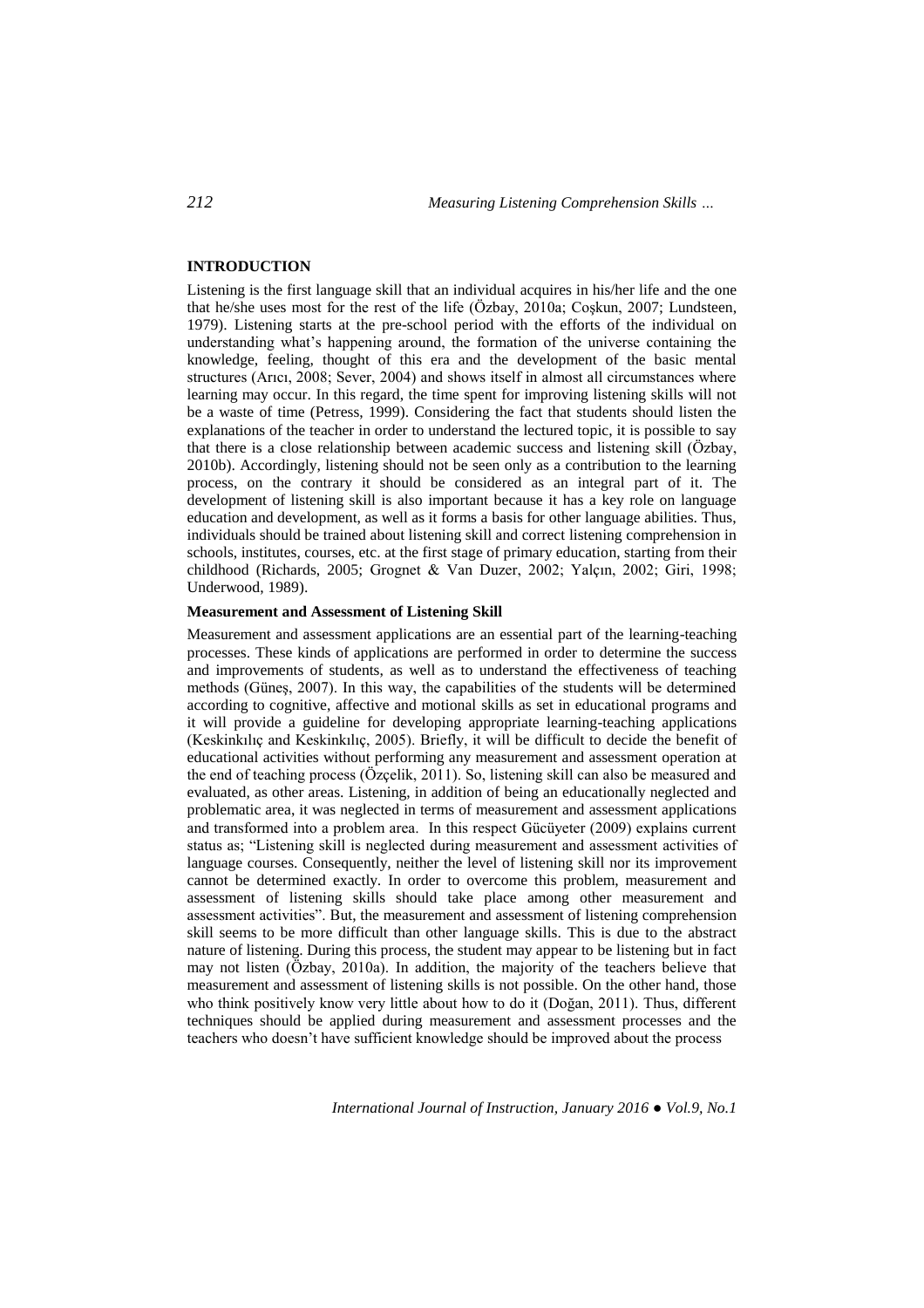# **Web Based Systems in Learning, Improving, Measurement and Assessment Processes of Language**

Rapidly improving technology has provided some positive improvements in industry, trade, agriculture and other service sectors and these positive developments can be applied to the education area as well (Alkan, 1984). Moreover, the supporters of the idea that technology is a powerful mechanism that may evolve education are increasing (Chalhoub-Deville, 2001). Within this aspect, it can be said that technology is a benefaction for the schools, with its positive and negative characteristics (Kaganoff, 1998). In this process, computers and internet, which are the innovations accompanying technology, take place in all aspects of our lives; it also brings many novelties, changes and facilities in the learning, teaching, measuring and evaluation of language. Computer based tests have been started to be used in psychology and mathematics disciplines in recent years (Sawaki, 2001), similarly they don't have a long history in learning, teaching, measuring and evaluation of language. A review of foreign studies reveals that the utilization of computer or web based tests for the assessment of language skills, has been increased and disseminated. At this point, it may be useful to clarify the difference between computer based and web based test environments. Although both test environments are computer based, web based test environment may address to a wide spread field via internet (Roever, 2001). In this process, computer and internet provide various facilities, such as easy access to the developed environment, more effective and interactive design of the content material, etc. as well as allowing test designers to lead the innovation in their field and develop their own products. Standardization of management conditions, allowing the practitioner to offer same conditions to all participants whatever the number is, are the benefits of computer and web based environments (Al-Amri, 2008; Alderson, 2000; Brown, 1997). Considering the given descriptions, the appropriateness of Johnson and Green (2004) ideas "when the claimed potential of computer technology is achieved, it will reach and pass the validity and reliability of paper & pen assessment and replace it" can be seen.

The review of the Turkish literature about listening, studies where web based environments has been used, are lacking. From this perspective, this study will make an important contribution in terms of the usability of web based environment in language education. More specifically, this study, featuring the measurement of primary school students' listening skills using a web based system, is expected to be a model for the teachers who are the practitioner of the applications for improving, measuring and evaluating listening skills, as well as for the researcher who will conduct various studies in this field.

## **Purpose of the Study**

The main purpose of this study is to evaluate primary school  $5<sup>th</sup>$  grade students' listening skills using a web based system.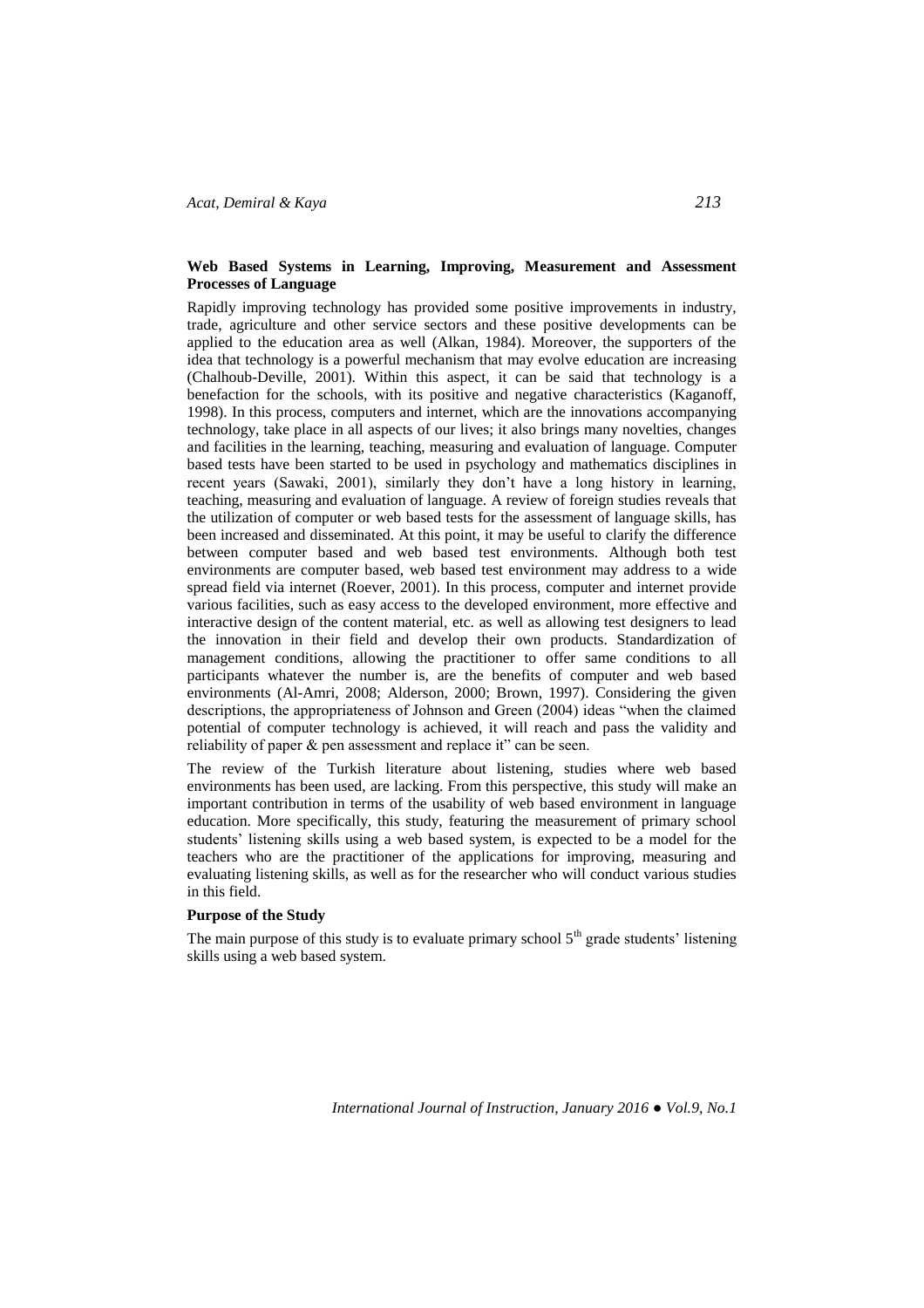## **Objectives and Sub-Objectives**

Main question of this study is "What are the listening skill levels of primary school  $5<sup>th</sup>$ grade students?" Within the frame of this main question, the answers of the following problems are also investigated:

Is there a differentiation among listening skill levels of primary school  $5<sup>th</sup>$  grade students according to;

- a. the education level of the mother?
- b. the education level of the father?
- c. the income level of the family?
- d. their favorite and mostly listened music type?

Is there a correlation between listening skill levels and Turkish lesson report card scores of primary school  $5<sup>th</sup>$  grade students?

# **METHOD**

This part covers the model, universe and sample of the study, data gathering process, data collecting tools, statistical techniques used in data analysis and related processes.

# **Model, Universe and Sample of the Study**

The study aims to determine listening comprehension levels of primary school 5th grade students. Since this is the identification of the current status, a scanning model has been used. Universe of the study is all primary school 5th grade students attending government school within the city of Eskisehir (8255 students) during 2011-2012 academic years. Sample of the study consists of 605 students who are studying at the 5th grade of the selected primary schools, during 2011-2012 academic years, within the city of Eskisehir. The schools of the sample were selected according to the results of the Placement Test, conducted at the end of the previous academic year. In this respect, the difference between the highest and the lowest scores of the schools is divided into three and the schools were classified into three achievement groups using constant intervals, namely "low, medium and high". But during the academic year, where the study would be conducted, computer courses have been annulled and computer laboratories of some schools have been closed. Due to these, schools with computer labs have been identified for each achievement group and sufficient number of students was selected.

# **Data Collection Tools**

**Listening Comprehension Test** is developed to determine the level of  $5<sup>th</sup>$  grade students' listening comprehension skill. Contextual validity of the test is obtained via 5<sup>th</sup> grade listening achievements from primary school Language Course Curriculum. Since 9 of the program's achievements out of 36 can only be measured with long term observations, measurement was performed for the remaining 27 achievements. Texts and sentences used in the test were selected considering the characteristics of the relevant age period; in a way that texts and sentences are short, clear and understandable, different text types has been used as much as possible. Experts were consulted for the structural validity of the test and following the corrections pilot tests have been conducted. The inconveniences have been solved accordingly and 41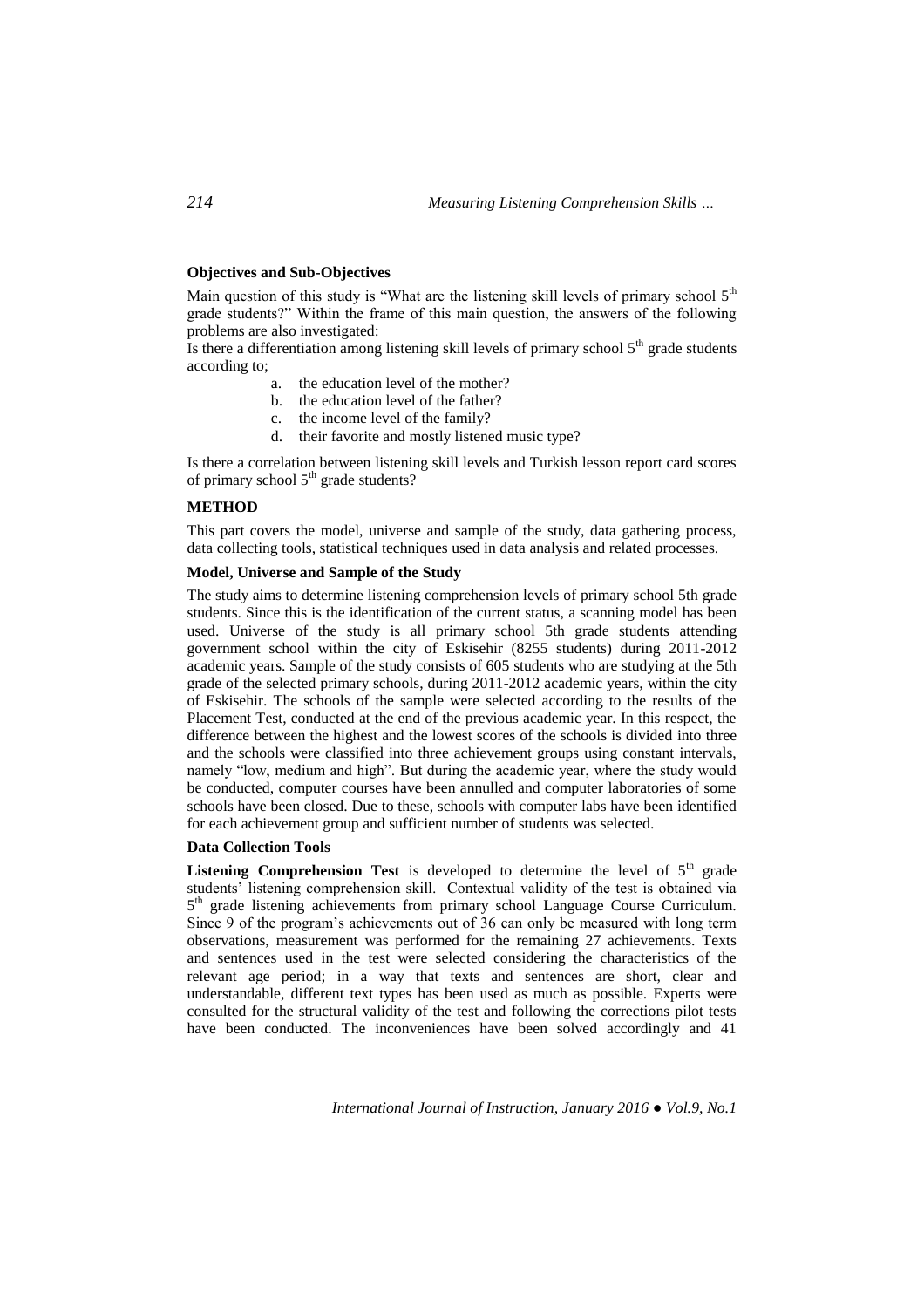statements have formed the final version of the test. Cronbach Alfa of the test has been calculated as 0.77. Moreover, the differentiations of the attributes were found to be high.

## **Data Gathering and Data Analysis**

Prior to the research aiming to determine the listening comprehension level of the students, required permissions have been taken from authorities in order to apply the scales and achievement test. The application has been conducted under the supervision of the researcher. Students were taken to the computer lab during course hour and each student was sit in front of a computer. During the process, earphones have been distributed in order isolate the application from external factors. An online measuring system, using a web address, has been developed for data gathering. This system has been prepared page by page and a unique PIN Code was given to each student. Students, after entering the PIN Code to the relevant place (Appendix 1), were directed to the page containing "Personal informations" (Appendix 2). Students were forced to fill required fields, if not they were warned by the system (Appendix 3). In each page following these pages, there was a voice text/ sentence and related questions (Appendix 4, 5, 6). When these pages are opened, texts were played automatically; in order to prevent pause, rewind, forward functions, "pause, and rewind, forward" buttons have been removed. Thus, texts can only be listened once.

During data analysis the following tests have been performed in order to check the differentiation of listening skill according to various variables: t-test for the favorite and mostly listened music type; one-way variance analysis (ANOVA) and Tukey HSD test for parents' education level and household income level; Pearson product moment correlation analysis for Turkish course report card scores.

## **FINDINGS**

Data gathered via the tools explained in methodology part are processed and analyzed. Findings are presented according to the sub-problems of the research.

## **Education level of the mother – Listening comprehension**

Table 1 displays the results of one-way variance analysis (ANOVA) performed to see if listening comprehension of  $5<sup>th</sup>$  grade students differentiates according to the education level of the mother variable. The difference between the arithmetic means of  $5<sup>th</sup>$  grade students' listening comprehension scores according to the education level of the mother is found to be statistically significant.  $(F_{(5.604)} = 11.176, p < .01)$ . Afterwards, complementary post-hoc analysis techniques have been applied in order to find out the groups causing this significant difference, identified using ANOVA. To select the posthoc comparison technique to be used, the homogeneity of the variances hypothesis has been checked using Levene's test and the variances were found to be non-homogenous  $(L_F=3,428;005)$ . Thus, Tukey HSD multiple comparison technique, which is commonly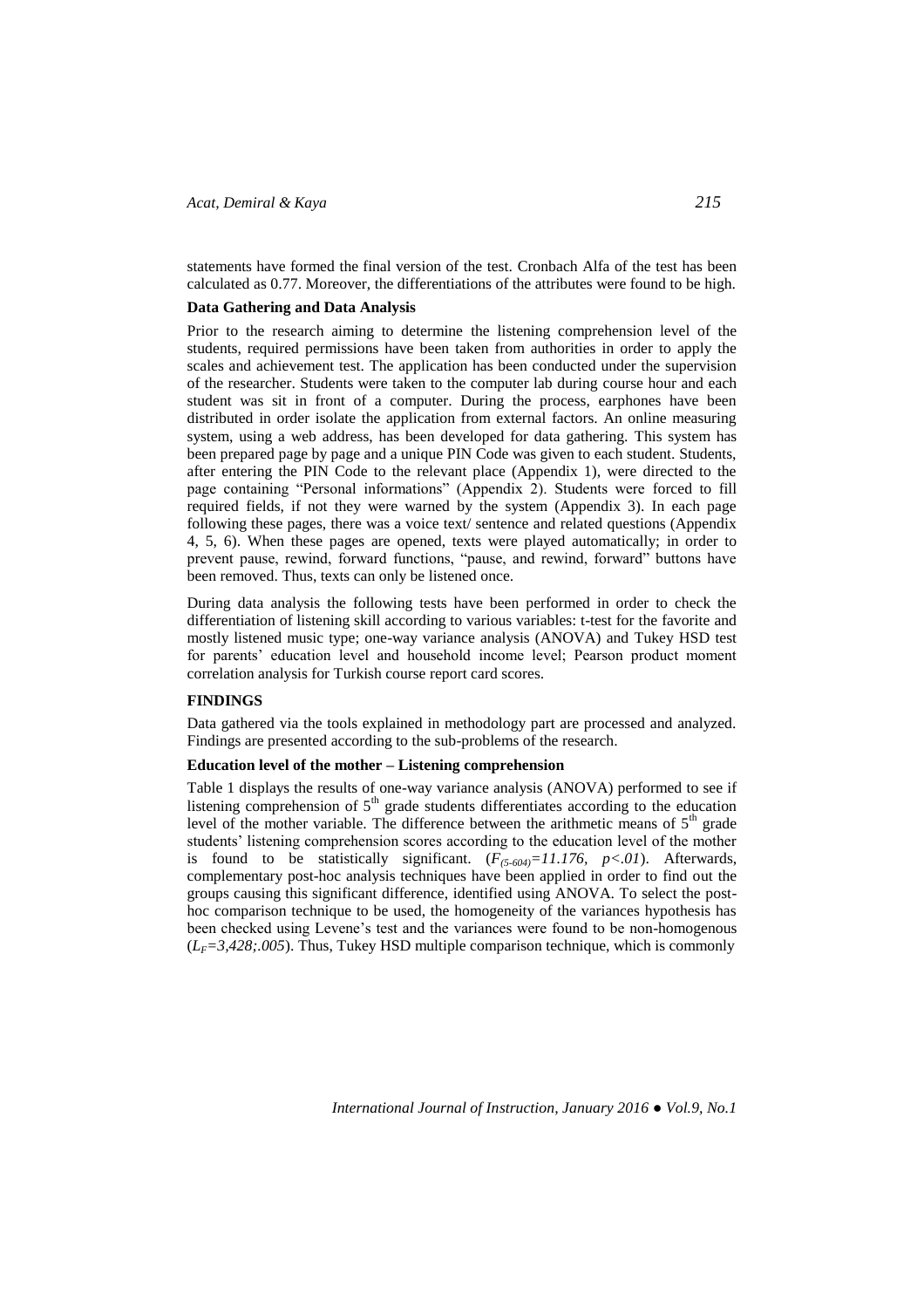| $n, \overline{X}$<br>ve sd Values |                      |                  |            | <b>ANOVA Results</b> |                                            |                      |    |                    |            |   |  |
|-----------------------------------|----------------------|------------------|------------|----------------------|--------------------------------------------|----------------------|----|--------------------|------------|---|--|
| Point                             | Group                | $\boldsymbol{n}$ | Ī          | sd                   | Coefficient Sum of<br>of Variation Squares |                      | df | Mean of<br>Squares | F          | p |  |
|                                   | Illiterate           | 11               | 26.73 5.06 |                      | <b>Between</b><br>Groups                   | 1397.053             | .5 | 279.411            | 10.517.000 |   |  |
| Listening<br>Comprehension        | Primary<br>School    | 102              |            |                      | 26.24 5.16 Within<br>Group                 | 15913.618 599 26.567 |    |                    |            |   |  |
|                                   | Elementary<br>School | 83               |            |                      | 26.35 6.34 Total                           | 17310.671 604        |    |                    |            |   |  |
|                                   | High School 213      |                  | 29.07 5.03 |                      |                                            |                      |    |                    |            |   |  |
|                                   | <b>Bachelor</b>      | 165              | 29.72 4.70 |                      |                                            |                      |    |                    |            |   |  |
|                                   | Postgraduate 31      |                  | 30.65 4.74 |                      |                                            |                      |    |                    |            |   |  |
|                                   | Total                | 605              | 28.43 5.35 |                      |                                            |                      |    |                    |            |   |  |

Table 1: Listening Comprehension-Education Level of the Mother (One Way ANOVA)

used in case of non-homogenous variances, was preferred. The result of the conducted Tukey HSD multiple comparison analysis is shown. It has been found that there is a significant difference between students whose fathers are primary school graduated and the ones whose father are high school, university or more graduated. Average listening comprehension scores of the students whose fathers are primary school graduated are lower than the ones whose father's education levels are high school, university or more. There is no significant difference among other dimensions  $(p>0.05)$ . Accordingly, it can be said that education level of father affects listening comprehension skill.

#### **Education level of the father – Listening comprehension**

Table 2 displays the results of one-way variance analysis (ANOVA) performed to see if listening comprehension of  $5<sup>th</sup>$  grade students differentiates according to the education level of the father variable. The difference between the arithmetic means of  $5<sup>th</sup>$  grade students' listening comprehension scores according to the education level of the father is found to be statistically significant ( $F_{(5-604)} = 10.517$ ,  $p < .01$ ).

| n,                    | ve sd Values         |                  |                  |      | <b>ANOVA Results</b>        |                    |    |                    |            |   |  |
|-----------------------|----------------------|------------------|------------------|------|-----------------------------|--------------------|----|--------------------|------------|---|--|
|                       | Point Group          | $\boldsymbol{n}$ | Ī                | sd   | Coefficient of<br>Variation | Sum of<br>Squares  | df | Mean of<br>Squares |            | p |  |
|                       | Illiterate           | 11               | 26.73 5.06       |      | Between<br>Groups           | 1397.053 5         |    | 279.411            |            |   |  |
| omprehension          | Primary School       |                  |                  |      | 102 26.24 5.16 Within Group | 15913.61859926.567 |    |                    |            |   |  |
|                       | Elementary<br>School | 83               | 26.35 6.34 Total |      |                             | 17310.671604       |    |                    | 10.517.000 |   |  |
| Listening<br>Comprehe | <b>High School</b>   | 213              | 29.07            | 5.03 |                             |                    |    |                    |            |   |  |
|                       | <b>Bachelor</b>      | 165              | 29.72            | 4.70 |                             |                    |    |                    |            |   |  |
|                       | Postgraduate         | 31               | 30.65 4.74       |      |                             |                    |    |                    |            |   |  |
|                       | Total                | 605              | 28.43            | 5.35 |                             |                    |    |                    |            |   |  |
|                       |                      |                  |                  |      |                             |                    |    |                    |            |   |  |

Table 2: Listening Comprehension-Education Level of the Father (One Way ANOVA)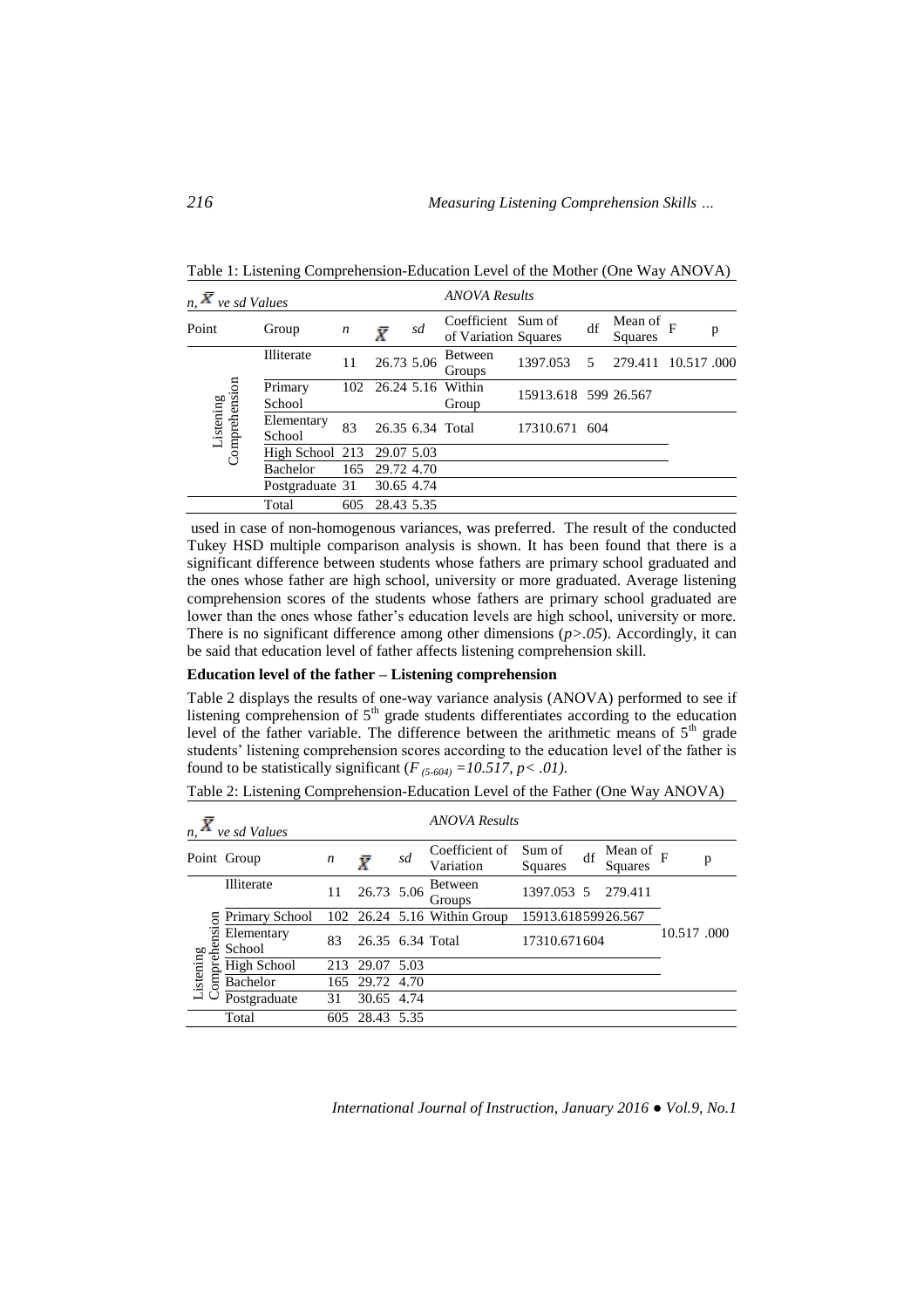Afterwards, complementary post-hoc analysis techniques have been applied in order to find out the groups causing this significant difference, identified using ANOVA. To select the post-hoc comparison technique to be used, the homogeneity of the variances hypothesis has been checked using Levene's test and the variances were found to be non-homogenous  $(L_F=3,428;005)$ . Thus, Tukey HSD multiple comparison technique, which is commonly used in case of non-homogenous variances, was preferred. The result of the conducted Tukey HSD multiple comparison analysis is shown. It has been found that there is a significant difference between students whose fathers are primary school graduated and the ones whose father are high school, university or more graduated. Average listening comprehension scores of the students whose fathers are primary school graduated are lower than the ones whose father's education levels are high school, university or more. There is no significant difference among other dimensions  $(p>0.05)$ . Accordingly, it can be said that education level of father affects listening comprehension skill.

# **Household income – Listening comprehension**

Table 3 displays the results of one-way variance analysis (ANOVA) performed to see if listening comprehension of  $5<sup>th</sup>$  grade students differentiates according to the household income, or not. As can be seen on the table, the difference between the arithmetic means of  $5<sup>th</sup>$  grade students' listening comprehension scores according to the household income is found to be statistically significant  $(F_{(4-604)}=17.844, p<.01)$ .

| $n, \overline{X}$<br>ve sd Values |                            |                  |                  | <b>ANOVA Results</b> |                                            |               |                |                    |        |       |
|-----------------------------------|----------------------------|------------------|------------------|----------------------|--------------------------------------------|---------------|----------------|--------------------|--------|-------|
| Point                             | Group                      | $\boldsymbol{n}$ | $\bar{X}$        | sd                   | Coefficient Sum of<br>of Variation Squares |               | df             | Mean of<br>Squares | F      | p     |
| Comprehension<br>Listening        | $0-649$ TL                 | 58               | 24.90 5.67       |                      | <b>Between</b><br>Groups                   | 1840.336      | $\overline{4}$ | 460.084            |        |       |
|                                   | 650-1299 TL 190 27.02 5.65 |                  |                  |                      | Within<br>Group                            | 15470.335 600 |                | 25.784             |        |       |
|                                   | 1300-1899 TL 141           |                  | 29.11 4.43 Total |                      |                                            | 17310.671     | 604            |                    | 17.844 | .000. |
|                                   | 1900-2499 TL 107           |                  | 30.27 4.11       |                      |                                            |               |                |                    |        |       |
|                                   | 2500 TL and<br>more        | 109              | 30.11 5.32       |                      |                                            |               |                |                    |        |       |
|                                   | Total                      | 605              | 28.43 5.35       |                      |                                            |               |                |                    |        |       |

Table 3: Listening Comprehension-Household Income (One Way ANOVA)

Afterwards, complementary post-hoc analysis techniques have been applied in order to find out the groups causing this significant difference identified using ANOVA. To select the post-hoc comparison technique to be used, the homogeneity of the variances hypothesis has been checked using Levene's test and the variances were found to be non-homogenous  $(L_F=3,164; 0,014)$ . Thus, Tukey HSD multiple comparison technique, which is commonly used in case of non-homogenous variances, was preferred. The result of the conducted Tukey HSD multiple comparison analysis is shown. It has been found that there is a significant difference between students whose household income is 0-649 TL with the ones with household income 650-1299 TL, 1300-1899 TL, 1900- 2499 TL and 2500 TL and more. Average listening comprehension scores of the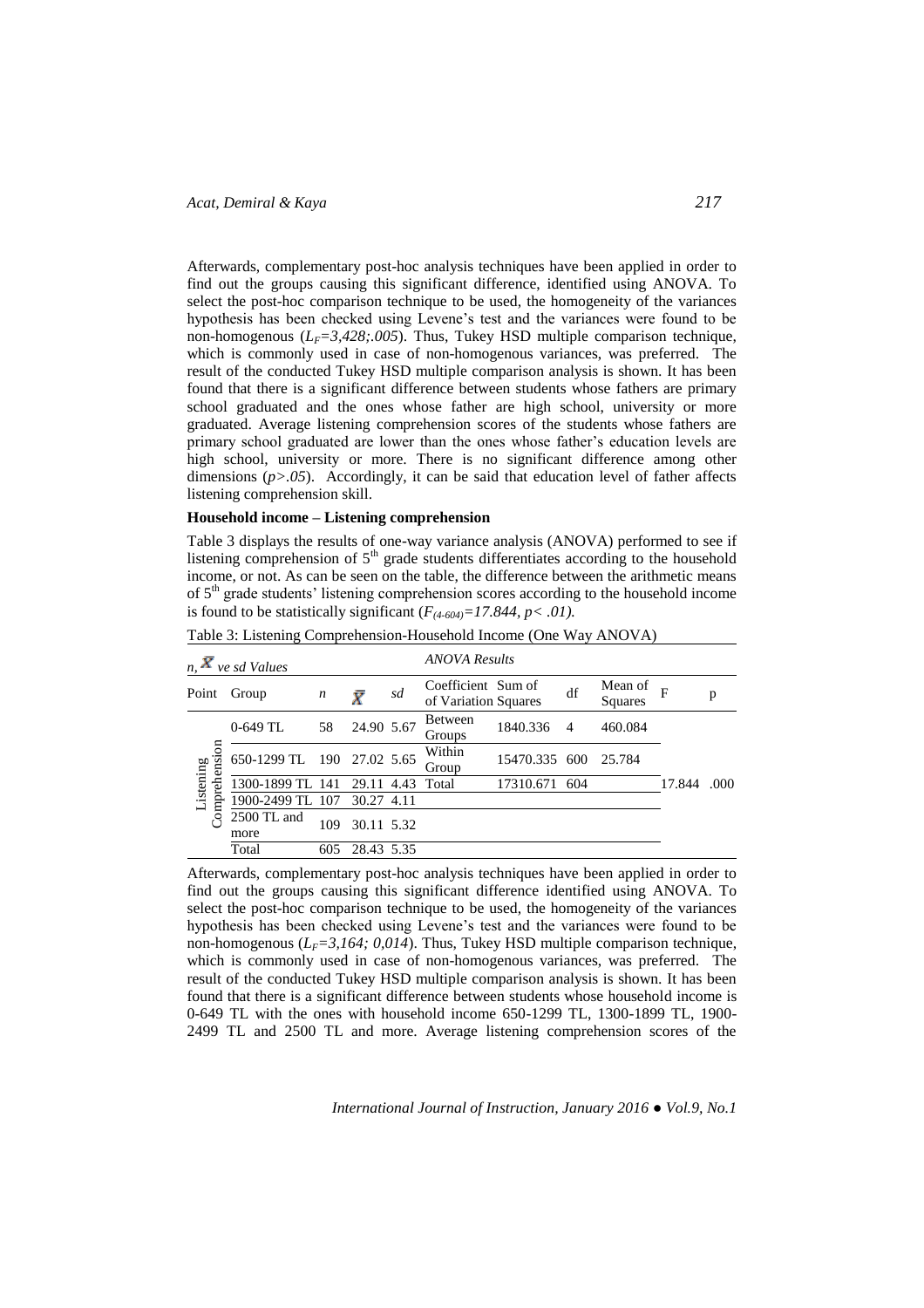students whose household income is 0-649 TL is lower than the students with household income of 650-1299 TL, 1300-1899 TL, 1900-2499 TL and 2500 TL and more. In addition, it has been found that there is a significant difference between average listening comprehension scores of the students whose household income is 650-1300 TL with the ones with household income of 1300-1899 TL, 1900-2499 TL and 2500 TL and more, in favor of the students with higher household income. There is no significant difference among other dimensions ( $p>0.05$ ). Accordingly, it can be said that the average listening comprehension skill level of the students increases as household income increases. 1300 TL is identified as the threshold for household income. It can be said that children of the families whose household income is 1300 TL or more, have the same or similar opportunities for reaching listening based activities.

## **Turkish lesson report card scores – Listening comprehension**

Table 4 displays the results of Pearson product moment correlation analysis performed to determine the relationship between listening comprehension scores of  $5<sup>th</sup>$  grade students and their Turkish course report card scores. As can be seen in the table, a significant relationship was found at  $p<0.05$  level, between primary school  $5<sup>th</sup>$  grade students' listening comprehension scores and their Turkish lesson report card scores [r=.520]. Accordingly, it can be seen that Turkish lesson report card scores and listening skills go parallel.

Table 4: Listening Comprehension-Turkish Course Report Card Scores Correlation

| <i>Variables</i>                     |         |      |
|--------------------------------------|---------|------|
| 1- Turkish Lesson Report Card Scores |         | 520* |
| 2- Listening Comprehension           | $.520*$ |      |
| $n = 605, *p < 05$                   |         |      |

#### **Favorite and mostly listened music type – Listening comprehension**

Table 5 displays the results of the T-test, performed to see if listening comprehension of primary school  $5<sup>th</sup>$  grade students differentiates according to their favorite and mostly listened music type. The analysis showed that students who prefer upbeat music (Pop, Rock, Metal, Rap) are significantly more developed compared to the ones who listen emotional music (Turkish Classical Music, Folk Song, Hymn, Slow, Arabesque) [ $p$ <.05]. Accordingly, it can be said that students who like and listen upbeat music (Pop, Rock, Metal, and Rap) listen to a better understanding compared to the students who like and listen emotional music (Turkish Classical Music, Folk Song, Hymn, Slow, Arabesque).

Table 5: Listening Comprehension- Favorite and Mostly Listened Music (T-Test)

| <i>Dimensions</i>             | Music Genre                                                                           | n | $\bar{X}$      | sd |          |      |
|-------------------------------|---------------------------------------------------------------------------------------|---|----------------|----|----------|------|
| istening<br>Compreh<br>ension | Emotional music genres (Turkish classical<br>music, folk song, hymn, slow, arabesque) |   | 153 26.86 5.75 |    |          | .000 |
|                               | Upbeat music genres (Pop, rock, metal, $452$ $28.97$ $5.11$<br>rap)                   |   |                |    | $-4.020$ |      |
| $SD = 238.345$                |                                                                                       |   |                |    |          |      |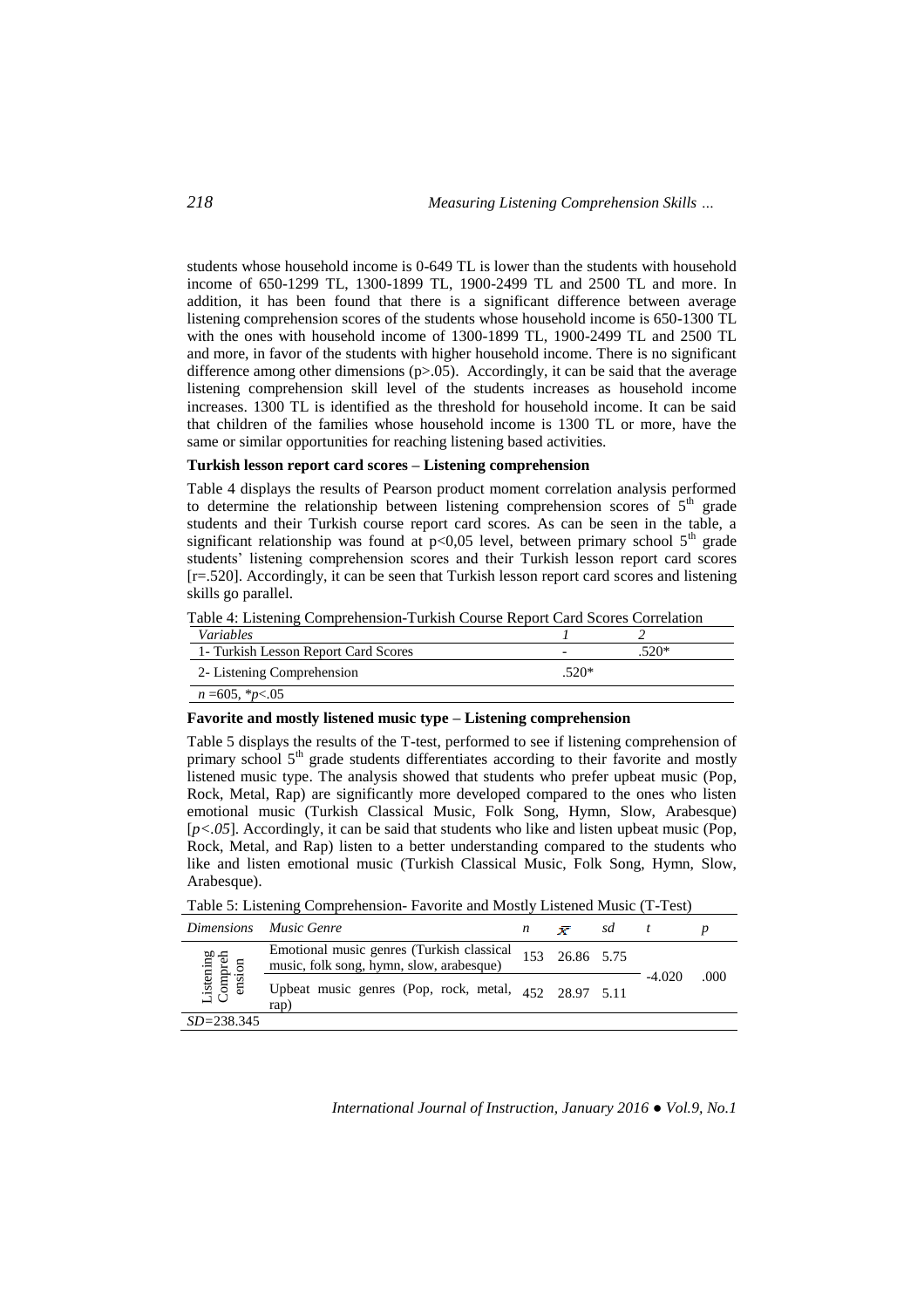#### **CONCLUSION**

This study, aimed to evaluate listening skills of primary school  $5<sup>th</sup>$  grade students using a web based system. In this way, the formation of a test environment, which is independent of time and space, was planned. For this purpose, in order to obtain lifelike results, a system where students will be closed to external factors, will be answered individually and won't be able to change given answers, has been prepared on web. The developed listening comprehension test was transferred to this system. Texts and sentences to be listened were entered to the system. Each student could join using a unique PIN Code and earphones have been distributed during the application for obtaining individual performance of each student. During the process, some problems encountered. Due to the tests of 10, 15 or 20 students simultaneously and consequently due to the utilization of that much computers at the same time, internet connection slowed down, which caused a decrease on students' motivations. In addition, in some schools, problems aroused due to outdated computers. During the process, some measurements were unfinished when internet explorer was frozen in some computers or restarted – if time was not an issue. Another problem encountered in the computer laboratories of some schools was the failure of audio transmission using earphones. This problem has been solved by reading the texts and sentences to the whole classroom with the help of a speaker. Data of the unfinished measurements are excluded from the scope of the research.

- $\bullet$  Listening skills of primary school  $5<sup>th</sup>$  grade students are correlated with the education of the mother. Listening comprehension increases as education level of the mother increases. This result is in line with the results of Çağlayan (2009), Çelebi (2008) and Yıldırım (2007).
- $\bullet$  Listening skills of primary school  $5<sup>th</sup>$  grade students are correlated with the education level of the father. It can be said that listening comprehension increases as education level of the father increases. Although this result is in line with the results of Çağlayan (2009), Çelebi (2008) and Yıldırım (2007), it doesn't fit to the results of Kutlu and Aslanoğlu (2009)
- Moreover, regarding the frequencies of book reading variable, it has been seen that more than one third of the families don't read book to their children.
- $\bullet$  Listening skills of primary school  $5<sup>th</sup>$  grade students are parallel to household income. This result is in line with the results of Çağlayan (2009), Çelebi (2008) and Yıldırım (2007). Moreover, 1300 TL household income is found to be a threshold point. Accordingly, independent of the classification, it can be said that students from families with 1300 TL of more household income have sufficient opportunities to reach the activities, such as cinema, theater which require listening. Moreover, according to TIMSS 2007 National Mathematics and Science report, students' overall success is in line with their household income level. As a whole, it can be said that household income affects academic success of the students.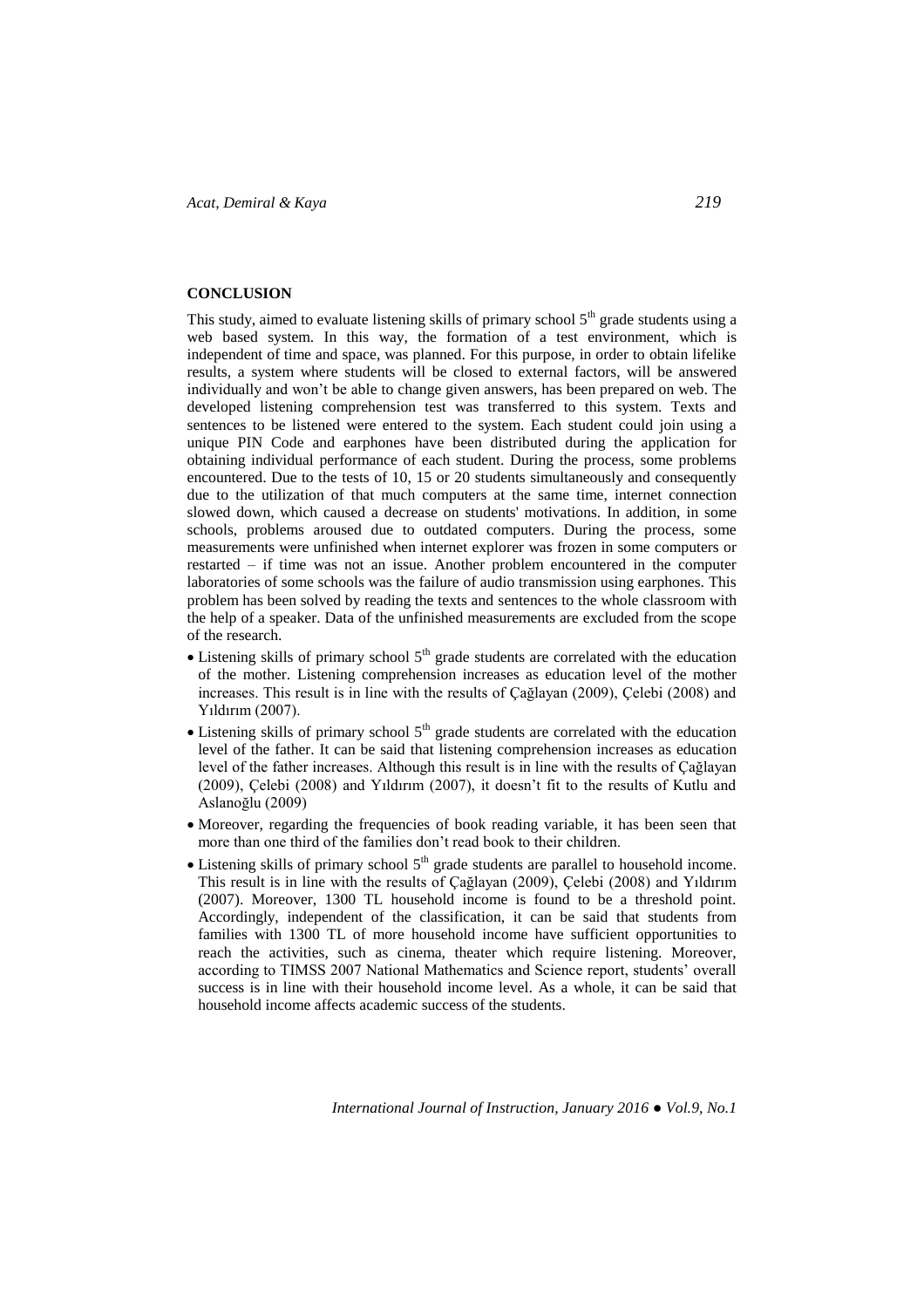- There is a strong correlation between listening skills and Turkish lesson report card scores of primary school 5<sup>th</sup> grade students. Turkish course's success of the students is an indication of their achievements in listening.
- It has been found that listening skills of the students who like and listen upbeat music (Pop, Rock, Metal, Rap) are significantly more developed compared to the ones who listen emotional music (Turkish classical music, folk song, Hymn, Slow, Arabesque). This result can be interpreted as upbeat music types are more complex and faster that emotional music types, thus listening them requires more attention and effort. In addition, considering that individuals belonging to a specific socio-economic level may listen specific music types more, Crosstabs and Chi-Square analysis have been performed between "Household income" and "Most Liked and Listened Music Type". As a result of the analysis, it has been found that with the increase of household income, listening ratio of upbeat music is increasing whereas listening ratio of emotional music is decreasing. Considering the effect of "Household Income" on listening skill, direct effect of "Most Liked and Listened Music Type" on listening skill should be discussed.

In this study, performed with the help of a web based system, the utilization of web based systems on the learning, teaching, measuring and evaluation process of language education can also be discussed. During the study, it has been observed that students have listened the texts in an attentive and motivated way and immediately answered questions. By means of these systems that provide individualized learning, teaching, measuring and evaluation opportunities, students can work independently from external factors. These systems, by being independent of the time and space and by offering interactive environments, provide a structure that contributes to learning and that can be directly used on the courses for almost all topics by providing resources and materials (Oral, 2005). In addition, it allows mediums where more images, moving picture or videos and different media applications can be placed. In this respect, application based studies about listening skill, conducted in web based environments and related theoretical studies also show the usability of web based environments (Chen & Zhang, 2011; Pardo-Ballester, 2008; Shin, 2008; Wang, 2006; Pala, 2005; Chalhoub-Deville, 2001; Roever, 2001; Hoven, 1999). In addition, dissemination of this type of environments within the frame of FATIH project [\(http://fatihprojesi.meb.gov.tr/tr/index.php\)](http://fatihprojesi.meb.gov.tr/tr/index.php) which is planned to be implemented starting from 2012-2013 academic years, will allow more effective lecturing of the language courses.

Based on the results of the study the following recommendations are suggested:

About researches: The number of academic studies about listening skills should be increased. Qualitative, quantitative and experimental studies can be designed. Web based systems should be formed and disseminated for lecturing and measuringevaluation process of all courses, starting with Turkish language education. The Ministry of National Education should cooperate with universities and practitioners and promote new projects.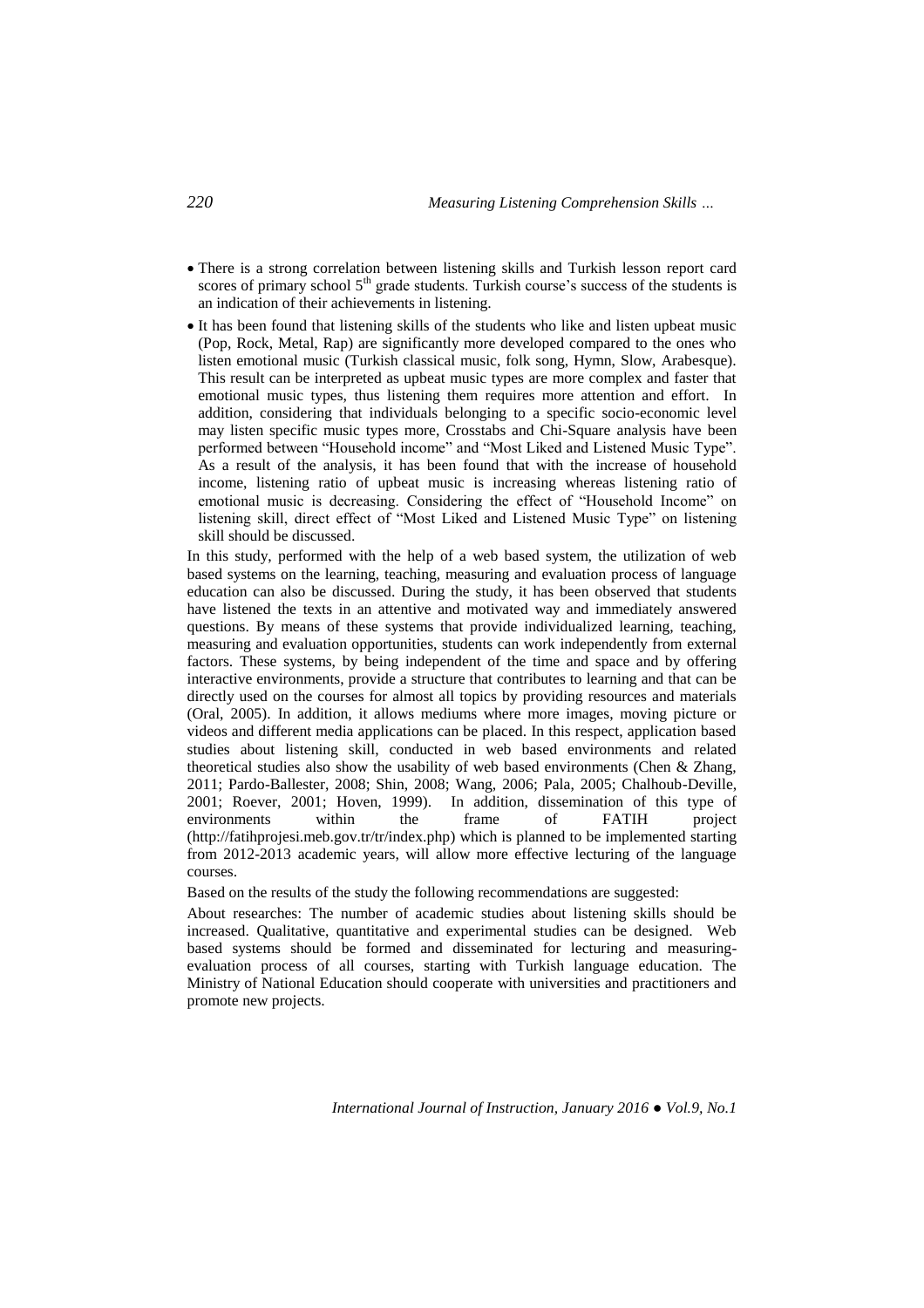About the application: Teachers should allocate time for listening activities during Turkish courses and should make extra work with the students with undeveloped listening skill. The curriculums and learning-teaching processes should be rearranged in a way to answer the interests and motivations of the students. Audio-visual materials and examples to be used in class environment during Turkish course should be taken from daily life and our culture. Computer and internet infrastructure in schools should be developed. The Ministry of National Education should establish web based learning, teaching, measuring and evaluation environments in its official website, which could be used by all teachers all over the country, and also it should disseminate and promote it. The Ministry of National Education should establish a basis containing audio books in his official web site and publish podcasts regularly.

# **REFERENCES**

Al-Amri, S. (2008). Computer-based testing vs. paper-based testing: a comprehensive approach to examining the comparability of testing modes. *Essex Graduate Student Papers in Language & Linguistics.* 10, 22-44.

Alderson,J.C. (2000). Technology in testing: The present and the future. *System, 28,*  593-603.

Alkan,C. (1984). *Eğitim teknolojisi*. Ankara: Aşama Matbaacılık.

Arıcı, A. F. (2008). *Okuma eğitimi*. Ankara: Pegem Akademi.

Brown, J. D. (1997). Computers in language testing: Present research and some future directions. Language Learning & Technology, 1(1), 44-59. directions. *Language Learning & Technology, 1*(1), 44-59. <http://llt.msu.edu/vol1num1/brown/default.html> (17.08.2011)

Chalhoub-Deville, M. (2001). Language testing and technology: past and future. *Language learning & technology, 5*(2), 95-98. <http://llt.msu.edu/vol5num2/deville/default.html> (15.06.2012).

Chen, L. & Zhang, R. (2011). Web-based CALL to listening comprehension. *Current Issues in Education, 13*(4).

Coşkun, E. (2007). Yazma becerisi. A. Kırkkılıç, H. Akyol (Ed.), *İlköğretimde Türkçe öğretimi* içinde (49-91). Ankara: Pegem A.

Çağlayan, N. (2009). *İlköğretim 6. sınıf öğrencilerinin dinleyerek anladıklarını yazılı anlatım aktarma becerilerinin değerlendirilmesi*. Yayımlanmamış Yüksek Lisans Tezi. Uludağ Üniversitesi, Bursa.

Çelebi, H. M. (2008). *İlköğretim 6, 7 ve 8. sınıf öğrencilerinin olay ve düşünce yazılarına göre dinleme becerilerinin değerlendirilmesi (Muğla örneği)*. Yayımlanmamış Yüksek Lisans Tezi. Muğla Üniversitesi, Muğla.

Doğan, Y. (2011). *Dinleme eğitimi*. Ankara: Pegem Akademi.

Giri, R. A. (1998). Listening skills for young learners. *Journal of Nelta, 3*(1-2), 1-5.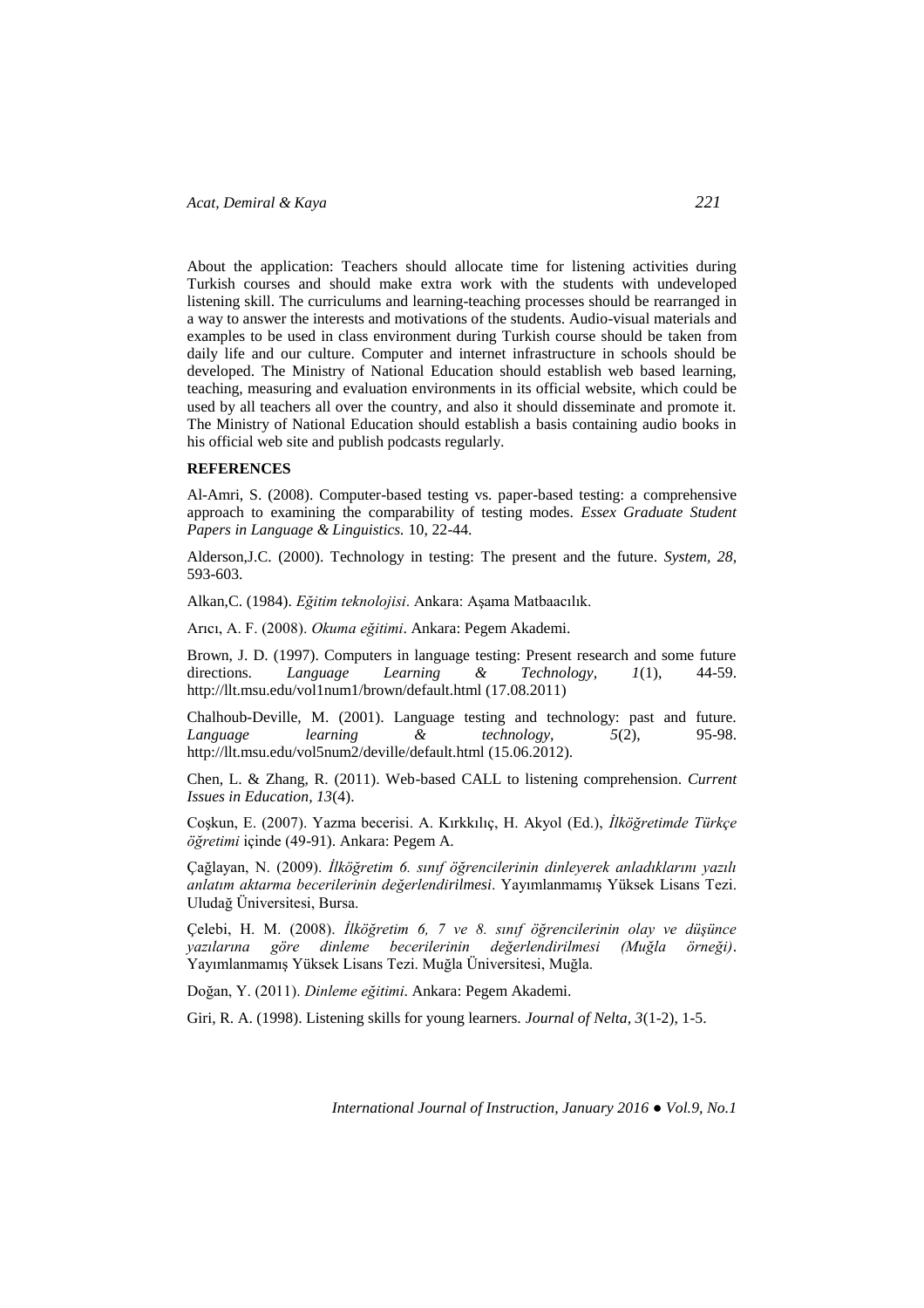Grognet, A. & Van Duzer, C. (2002). Listening skills in the workplace. *Technical Assistance for English Language Training Projects/Spring Institute for International Studies, 2*. ERIC. (Erişim: 10.04.2012).

Gücüyeter, B. (2009). Türk dili ve edebiyatı derslerinde dinleme eğitimi. *Atatürk Üniversitesi Sosyal Bilimler Enstitüsü Dergisi, 13*(2), 161-170.

Güneş, F. (2007). *Türkçe öğretimi ve zihinde yapılandırma*. Ankara: Nobel.

Hoven, D. (1999). A model for listening and viewing comprehension in multimedia environments. *Language Learning and Technology 3*(1), 88-103. <http://llt.msu.edu/vol3num1/hoven/index.html> (19.06.2012).

Johnson, N. & Green, S. (2004) *On-line assessment: the impact of mode on students' performance.* The British Educational Research Association Annual Conference, Manchester, UK.

Kaganoff, T. (1998). *Collaboration, technology, and outsourcing ınitiatives in higher education: A literature review*. Santa Monica, CA: RAND Corporation. [http://www.rand.org/pubs/monograph\\_reports/MR973](http://www.rand.org/pubs/monograph_reports/MR973) (22.06.2012).

Keskinkılıç, K. ve Keskinkılıç, S. B. (2005). *Türkçenin temel becerileri ve ses temelli cümle öğretimi ile ilk okuma yazma öğretimi.* Ankara: Asil.

Kutlu, Ö. & Aslanoğlu, A, E, (2009). Factors affecting the listening skill. ELSEVIER Procedia Social and Behavioural Sciences, 1(2009), 2013-2022.

Lundsteen, S. W. (1979). *Listening: Its impact on reading and the other language arts*. Urbana IL: National Council of Teachers of English.

Oral, B. (2005). İnternet ve eğitim. A. Tarcan, (Ed.), *İnternet ve toplum* içinde (90-116). Ankara: Anı.

Özbay, M. (2010a). *Anlama teknikleri II: Dinleme eğitimi*. Ankara: Öncü.

Özbay, M. (2010b). *Türkçe öğretimi yazıları*. Ankara: Öncü.

Özçelik, D. A. (2011). *Ölçme ve değerlendirme*. Ankara: Pegem Akademi.

Pala, O. (2005). *Teaching listening and reading comprehension in Turkish using webbased materials*. The Final Project, University of Oregon.

Pardo-Ballester, C. (2008). The construct validity of a web-based listening comprehension exam. C. A. Chapelle, Y. R. Chung & J.Xu (Eds.), In *Towards adaptive CALL: Natural language processing for diagnostic language assessment,*(209-227). Ames, IA: Iowa State University.

Roever, C. (2001). Web-based language testing. *Language Learning & Technology. 5*(2), 84-94[. http://llt.msu.edu/vol5num2/roever/default.html](http://llt.msu.edu/vol5num2/roever/default.html) (06.06.2012).

Sawaki, Y. (2001) Comparability of conventional and computerized tests of reading in a second language*. Language Learning & Technology*, *5*(2), 38-59.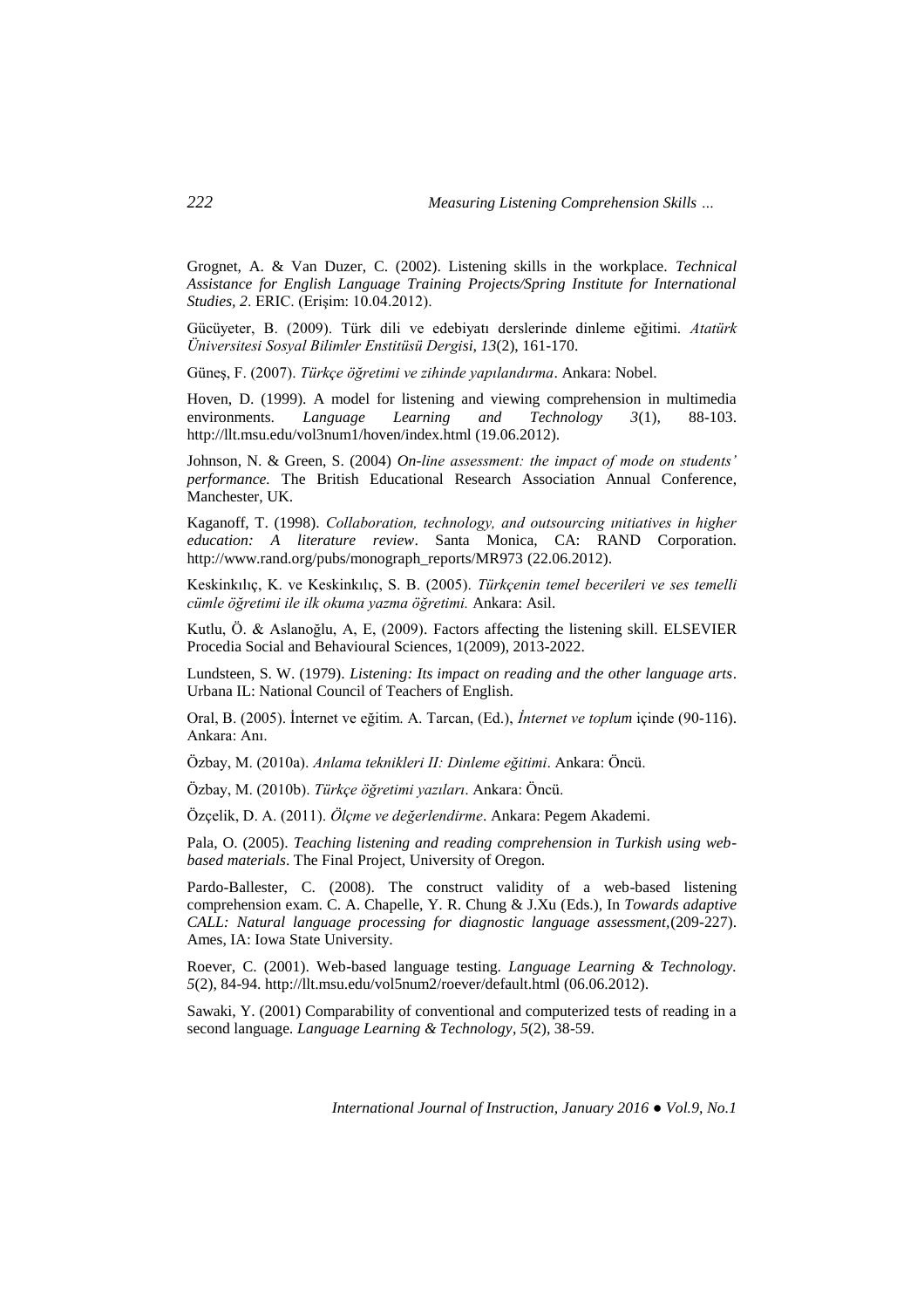Sever, S. (2004). *Türkçe öğretimi ve tam öğrenme*. Ankara: Anı.

Shin, S. Y. (2008). Examining the construct validity of a web-based academic listening test: an ınvestigation of the effects of response formats. *The Spaan Fellowship Working Papers in Second or Foreign Language, 6*, 95-129. English Language Institute. University of Michigan.

Underwood, M. (1989). *Teaching Listening*. Longman.

Wang, X. (2006). Evaluating a web-based listening programme for Chinese University non-English majors. *US-China Education Review, 3*(5), 74-76.

Yalçın, A. (2002). *Türkçe öğretim yöntemleri*. Ankara: Akçağ.

Yıldırım, H. (2007). *İlköğretim 3. sınıf öğrencilerinin dinleme becerileri üzerine bir araştırma*. Yayımlanmamış Yüksek Lisans Tezi. Abant İzzet Baysal Üniversitesi, Bolu.

### **Turkish Abstract**

#### **İlköğretim 5. Sınıf Öğrencilerinin Dinleme Becerilerinin Web Tabanlı Bir Sistem Yardımıyla Ölçülmesi**

Bu araştırmada, ilköğretim 5. sınıf öğrencilerinin dinleme becerilerinin web tabanlı bir sistem yardımıyla ölçülmesi amaçlanmıştır. Araştırma, Eskişehir il merkezindeki ilköğretim okullarında 2011-2012 eğitim-öğretim yılında öğrenim gören 5. sınıf öğrencileri üzerinden gerçekleştirilmiştir. Katılımcılara "Türkçe Dersine İlişkin Tutum Ölçeği" ve web tabanlı olarak hazırlanan "Web Tabanlı Dinleme Testi" uygulanmıştır. Araştırma sonucunda, öğrencilerin dinleme becerilerinin cinsiyete, anne veya babanın kendilerine sesli olarak kitap okuma durumuna ve kardeş sayısına göre farklılaşmadığı; anne-baba eğitim düzeyine, aile gelir düzeyine, en çok sevilen ve dinlenen müzik türüne göre farklılaştığı bulunmuştur. Bununla birlikte öğrencilerin dinleme becerileri ile Türkçe dersi karne notu arasındaki ilişkinin yüksek, Türkçe dersine ilişkin tutum düzeyi arasında bir ilişkinin düşük olduğu görülmüştür. Ayrıca ölçeklerin uygulandığı web tabanlı sistemin dil öğrenme, öğretme, ölçme ve değerlendirme süreçlerinde kullanılabilirliği açısından olumlu durumlarla karşılaşılmıştır. Kişiselleştirilmiş ve dış etkenlerin en aza indirgendiği bu sistemin kullanımı esnasında öğrencilerin daha dikkatli ve güdülenmiş bir şekilde süreçte yer aldıkları gözlenmiştir. Buna göre web tabanlı ortamların dil öğrenme, öğretme, ölçme ve değerlendirme süreçlerinde kullanılabilir olduğu söylenebilir.

**Anahtar Kelimeler:** web tabanlı dinleme, dinleme, dinlediğini anlama, Türkçe öğretimi, öğretim

#### **French Abstract**

#### **Application d'un Modèle d'Apprentissage Résultant de l'expérience à l'Enseignement de Jeux de Société de Stratégie de Passerelle**

Le passe-temps de jeu de société a rapidement cultivé et s'est développé ces dernières années, mais les bouts de manque de jeux les plus non-numériques et des classes de travaux dirigés et reste difficile d'apprendre et enseigner effectivement. Dans ce projet, nous avons intégré une approche d'amateur populaire à l'enseignement de jeux de stratégie modernes avec des éléments d'apprentissage résultant de l'expérience classiques (c'est-à-dire, la démonstration, l'observation,